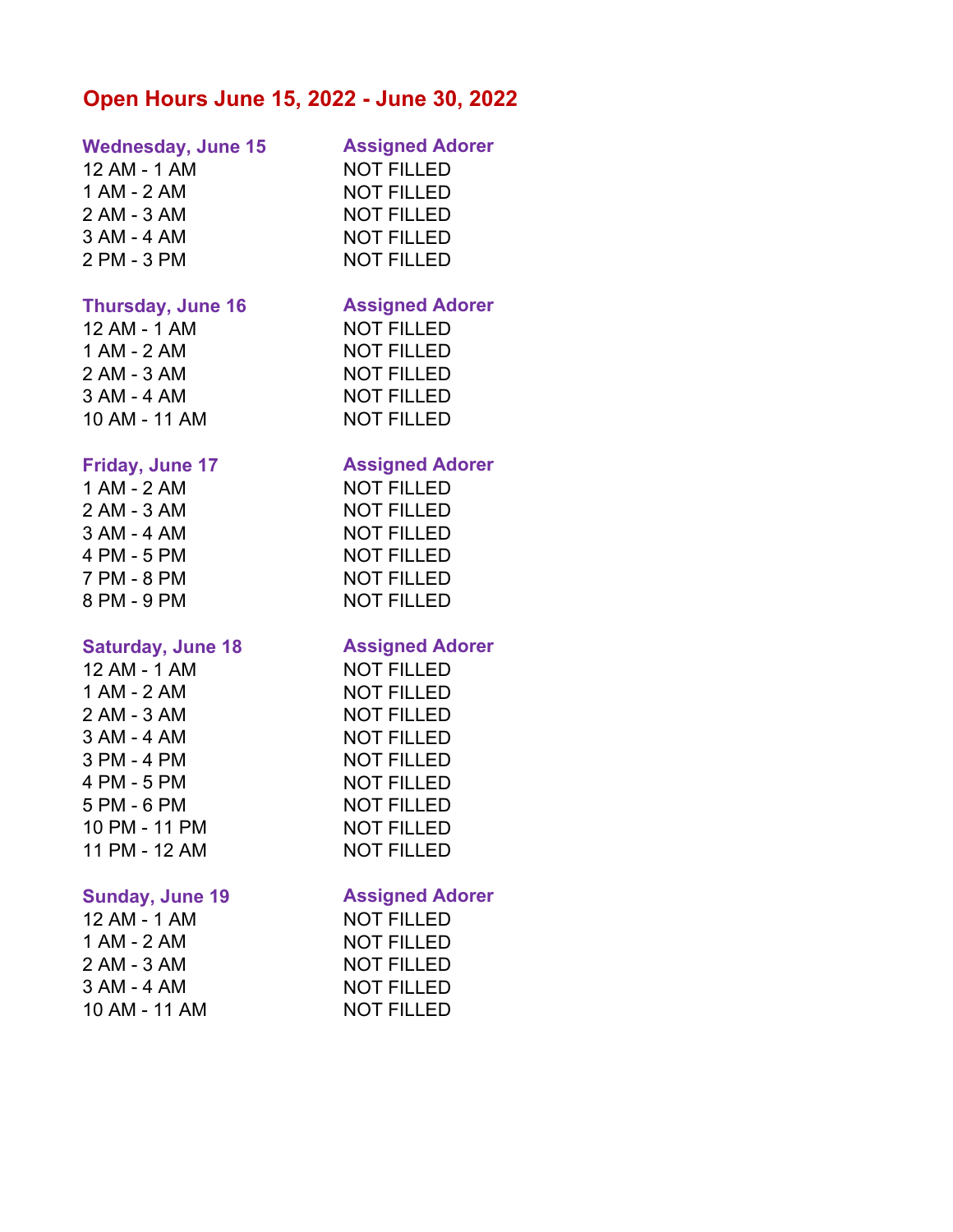### **Monday, June 20 Assigned Adorer**

12 AM - 1 AM NOT FILLED 1 AM - 2 AM NOT FILLED

### **Tuesday, June 21 Assigned Adorer**

1 AM - 2 AM NOT FILLED 8 AM - 9 AM NOT FILLED 9 AM - 10 AM NOT FILLED 3 PM - 4 PM NOT FILLED

# **Wednesday, June 22 Assigned Adorer**

NOT FILLED

12 AM - 1 AM NOT FILLED 1 AM - 2 AM NOT FILLED 2 AM - 3 AM NOT FILLED 3 AM - 4 AM NOT FILLED 2 PM - 3 PM NOT FILLED

### **Thursday, June 23 Assigned Adorer**

12 AM - 1 AM NOT FILLED 1 AM - 2 AM NOT FILLED 2 AM - 3 AM NOT FILLED 3 AM - 4 AM NOT FILLED 10 AM - 11 AM NOT FILLED

# **Saturday, June 25 Assigned Adorer**

12 AM - 1 AM NOT FILLED 1 AM - 2 AM NOT FILLED 2 AM - 3 AM NOT FILLED 3 AM - 4 AM NOT FILLED 3 PM - 4 PM NOT FILLED 4 PM - 5 PM NOT FILLED 5 PM - 6 PM NOT FILLED 10 PM - 11 PM NOT FILLED 11 PM - 12 AM NOT FILLED

# **Friday, June 24 Assigned Adorer**

1 AM - 2 AM NOT FILLED 2 AM - 3 AM NOT FILLED 3 AM - 4 AM NOT FILLED 4 PM - 5 PM NOT FILLED 7 PM - 8 PM NOT FILLED 8 PM - 9 PM NOT FILLED

 $12 \text{ AM} - 1 \text{ AM}$  NOT FILLED NOT FILLED